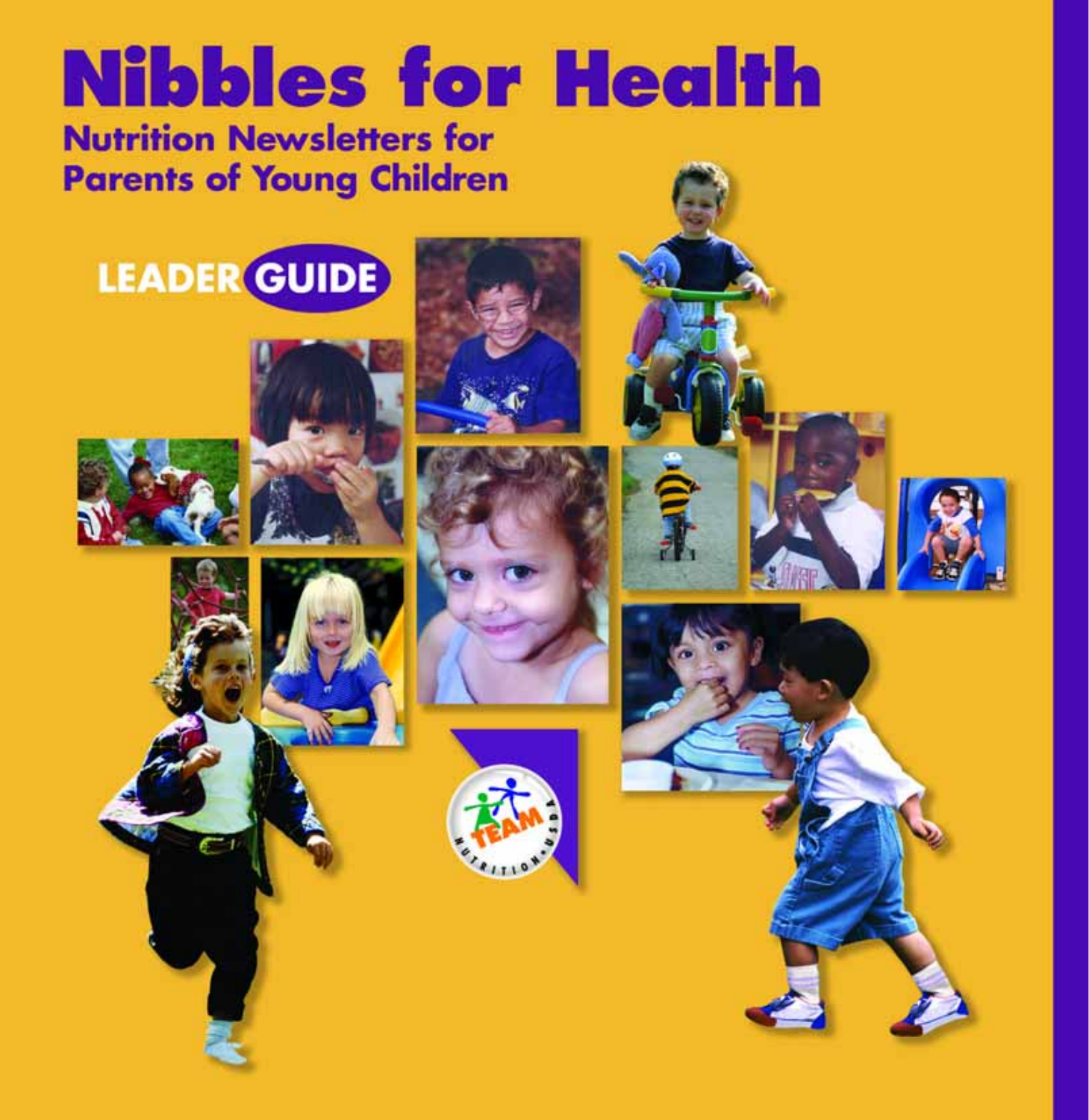*Nibbles for Health* is a project developed by the Food and Nutrition Service (FNS) of the U.S. Department of Agriculture (USDA). The newsletters and sharing sessions are intended for parents of preschool-aged children who participate in the Child and Adult Care Food Program (CACFP), which provides meals and snacks in childcare and adult daycare facilities. However, these nutrition education materials can be used in other settings, such as the Women, Infants and Children (WIC) Program, to help parents and other caregivers promote healthful eating and active living to young children.

FNS wishes to extend a gracious thank you to those individuals who nurtured this document from concept to finish.

## **Technical Reviewers**

| Anne Bartholomew                                                                    | Ann A. Hertzler                                                                                                            |
|-------------------------------------------------------------------------------------|----------------------------------------------------------------------------------------------------------------------------|
| Special Supplemental Nutrition Program                                              | Department of Human Nutrition, Food                                                                                        |
| for Women, Infants and Children, Food and                                           | and Exercise, Virginia Polytechnic                                                                                         |
| Nutrition Service, USDA                                                             | Institute and State University                                                                                             |
| Michele Bouchard<br>Special Nutrition Programs, Food and<br>Nutrition Service, USDA | Sarah Kuester<br>Division of Nutrition and Physical Activity,<br>Center for Disease Control and Prevention,<br><b>DHHS</b> |
| <b>Robin Brocato</b><br>Administration for Children and Families,<br><b>DHHS</b>    | Denise Sofka<br>Maternal Child Health Bureau, HRSA, DHHS                                                                   |
| Virginia Gobeli                                                                     | <b>Howell Wechsler</b>                                                                                                     |
| Cooperative State Research, Education and                                           | Division of Adolescent and School Health,                                                                                  |
| Extension Service, USDA                                                             | Centers for Disease Control and Prevention,                                                                                |

Thanks also to the additional reviewers who shared their real-life insights on parenting, child care environments and WIC: Heidi Bishop, Fatima Hoger, Rich Lucas, Lynne Ricker, Nancy A. Rody, Linda Techler, and the members of the CACFP Listserv.

DHHS

**Food and Nutrition Service:** Vicky Urcuyo, Lori French, Marion Hinners, Judy Wilson.

**Project Officer**: Elaine McLaughlin, MS, RD.

This document was prepared through a contract with: Roberta L. Duyff, MS, RD, CFCS, Duyff Associates, St. Louis, Missouri

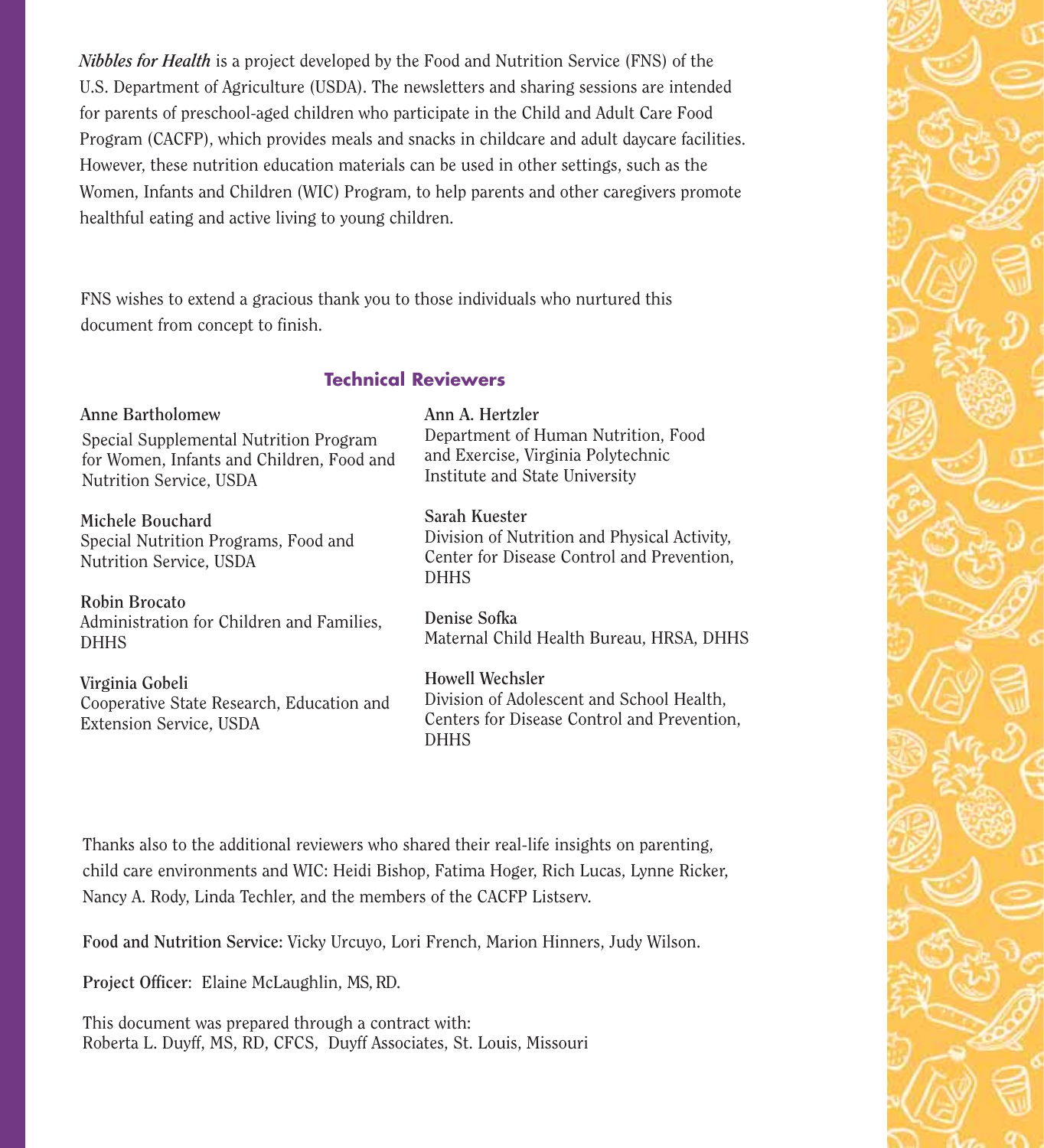# **Table of Contents**

| Newsletters and Sharing Sessions for       |  |
|--------------------------------------------|--|
|                                            |  |
|                                            |  |
|                                            |  |
|                                            |  |
|                                            |  |
|                                            |  |
|                                            |  |
|                                            |  |
|                                            |  |
| Sharing Session No. 1                      |  |
|                                            |  |
| Sharing Session No. 2                      |  |
|                                            |  |
| Sharing Session No. 3                      |  |
|                                            |  |
|                                            |  |
| <b>Overview of the Educational Content</b> |  |

# Summary of Topics............................................................................................................................31

### **Nibbles for Health Newsletters (Color)**

- **1** Healthful Eating for Your Family
- **2** Food Guide Pyramid for Your Young Child
- **3** How Much Is Enough?
- **4** Healthful Eating ... Food Labels Help!
- **5** Child Care, What Will My Child Eat?
- **6** Why Breakfast?
- **7** For Growing Bones … Which Milk?
- **8** Enjoying the Family Meal
- **9** Healthful Choices For Vegetarian Families
- **10** Family Food Shopping: Spend Less, Get More
- **11** Family Meals Fast, Healthful!
- **12** Let's Eat Out! Healthful Fast Foods
- **13** Let's Eat Out! Making Meals Pleasant
- **14** Handling a "Choosy" Eater
- **15** Together… Let's Try New Foods!
- **16** Teaching Good Food Habits
- **17** Trying, Sharing, Enjoying Different Foods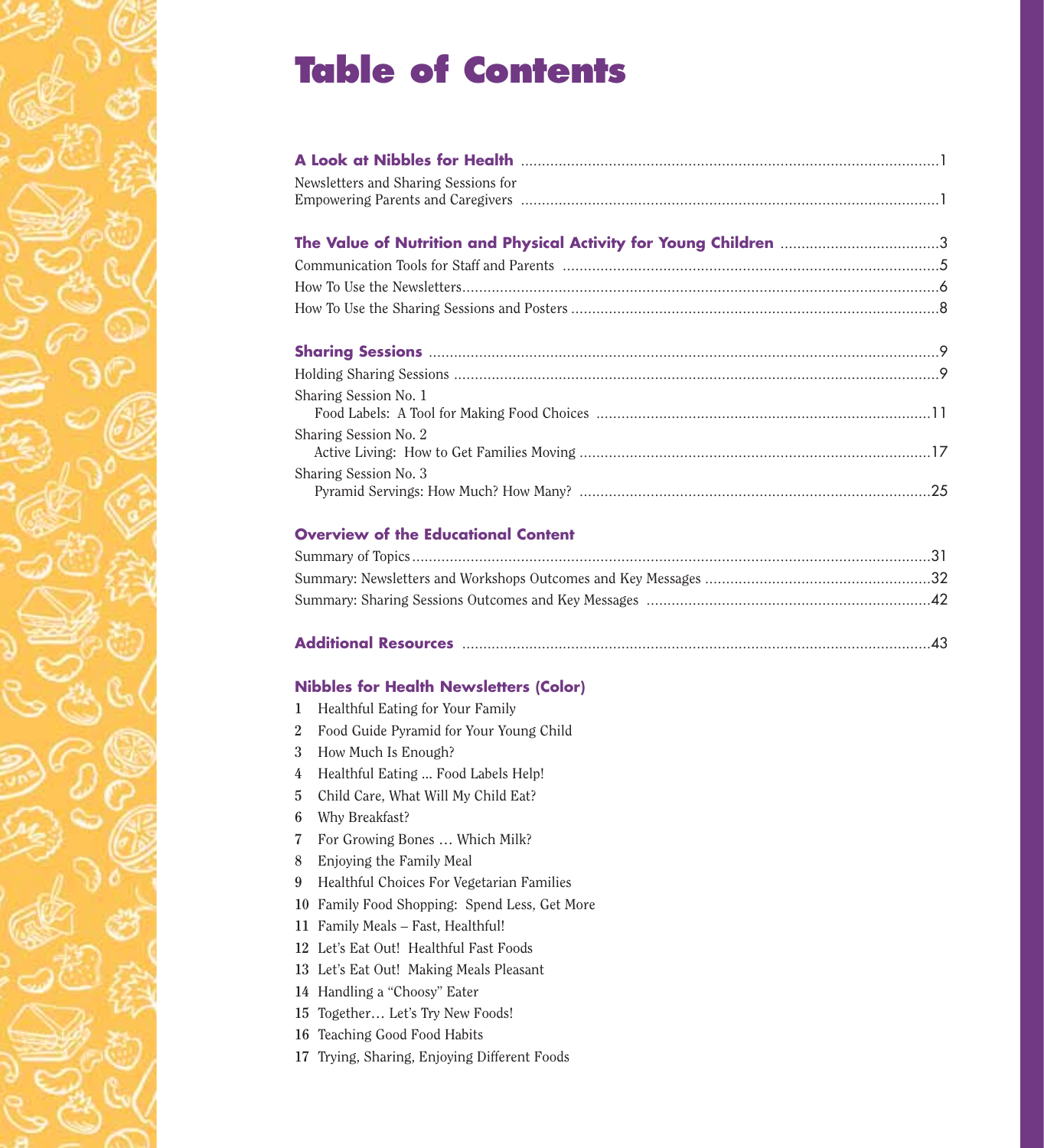- Is My Child's Appetite Normal?
- Watching My Child Grow!
- Juice or Fruit Drinks?
- Easy Weekend Lunch Ideas
- Why Snacks?
- Fats in Foods: How Much for Kids?
- Iron in Foods: Does My Child Get Enough?
- Keeping Your Child's Healthy Smile!
- Feeding Another Baby Sister or Brother
- Food Allergies, Or Just Food Fussiness?
- Milk for Kids With Lactose Intolerance
- Does My Child Have a Weight Problem?
- Supplements… Do Kids Need Them?
- The ABC's of Hand Washing
- Let's Cook Together
- Fight BAC! Keep Family Food Safe
- Grow a Family Garden!
- Pack a Family Picnic!
- Active Living for Families
- Child's Play!
- Let's Move…Cold Weather Fun!
- Let's Move…Warm Weather Fun!
- Getting Nutrition Advice For Your Family
- Pyramid Servings: How Much? How Many?

### **Nibbles for Health Newsletters (Black and White)**

#### **Posters**

*"READ IT before you EAT IT!" "Move It!" "What size is your serving?"*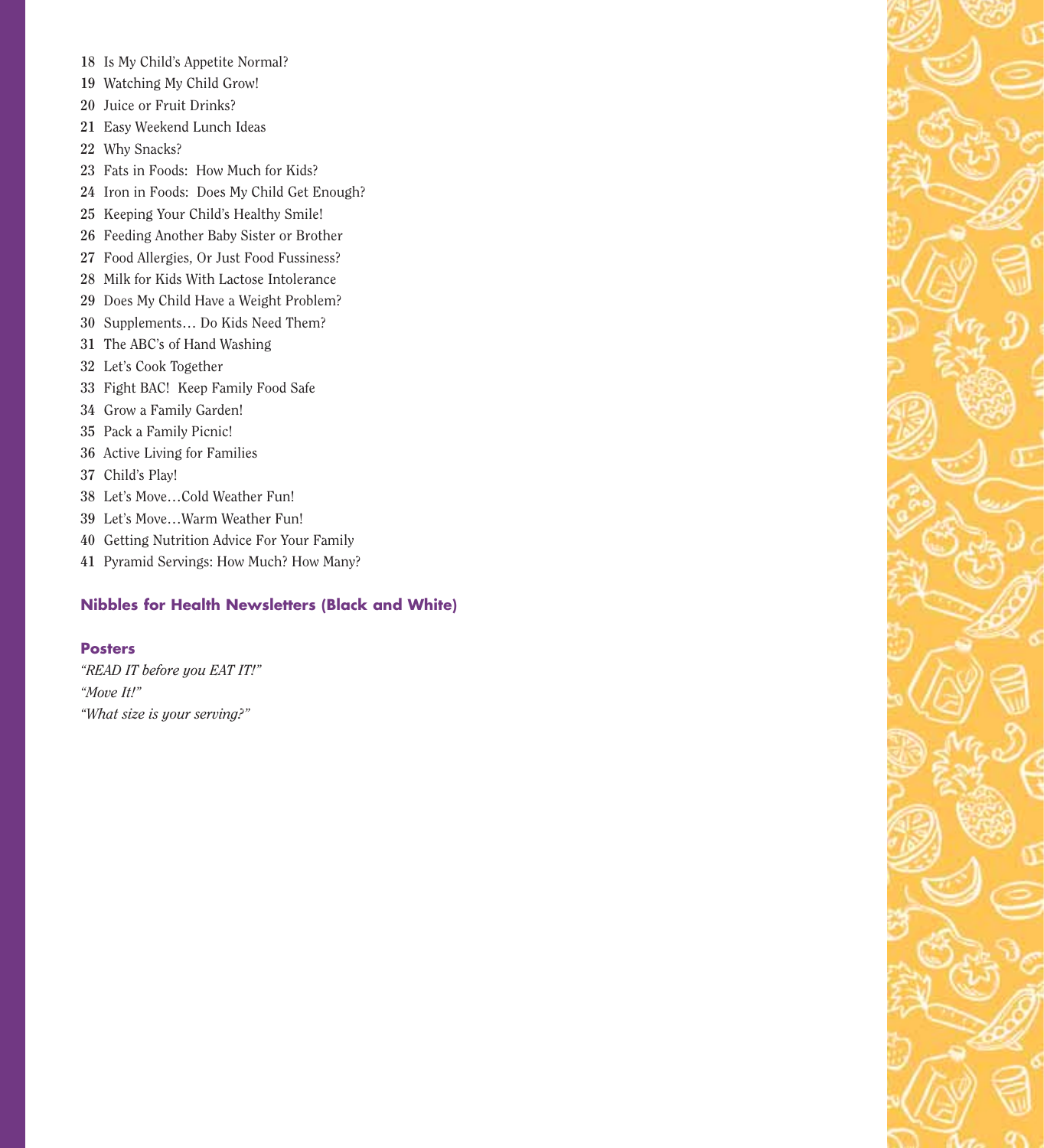# **A Look at Nibbles for Health**

# **Newsletters And Sharing Sessions For Empowering Parents and Caregivers**

*Nibbles for Health* offers a newsletter approach for reaching the parents and other caregivers of young children in your program. It's created as a series of easy-to-read, practical, and empowering messages. Each one addresses parents' concerns about healthful eating and active living for the personal health of their child, family, and self. Descriptions and how-tos for three short sharing sessions are included, too. Simply presented, the focused messages are in a format that's easy for you to use.

# **For Parents and Caregivers of Young Children…**

Forty-one newsletters, and the three brief sharing sessions, can be used with parents of young children in many settings. These include day-care programs, such as those that participate in the Child and Adult Care Food Program (CACFP) from USDA. *Nibbles for Health* may also be shared with staff, and some families, in other programs, such as WIC and Food Stamps, that provide nutrition services to preschool-aged children.

Why reach parents of young children? The early childhood years are a key time in a child's development. Young children are growing physically. They're also forming attitudes, beliefs, preferences, and habits about eating and physical activity. What parents say and do now can have a lifelong impact on their child's health.

*Nibbles for Health* guides the whole family, not just the young child, on healthful eating and active living. Its parenting tips also help parents take care of themselves. When parents commit to their own health, their children benefit, too.

# **Newsletters and Sharing Sessions: Beyond Facts…**

The newsletters and sharing sessions do more than provide facts about healthy eating and active living. Their meaningful messages address challenges that parents face when feeding young children and families. Their practical approach offers "can do" ways to empower and motivate them, too.

# **Goals:**

*Nibbles for Health* newsletters and sharing sessions help parents:

- Create a healthful eating environment:
	- Use the Food Guide Pyramid and Nutrition Facts label to provide a variety of healthful foods for the family.
	- Offer more fruits, vegetables, and grain products in meals and snacks.
	- Provide lower-fat foods more often.
- Move more and sit less.
- Prepare food in a safe, nutritious way.
- $\blacksquare$  Support the whole family in their efforts to eat smart and be more physically active.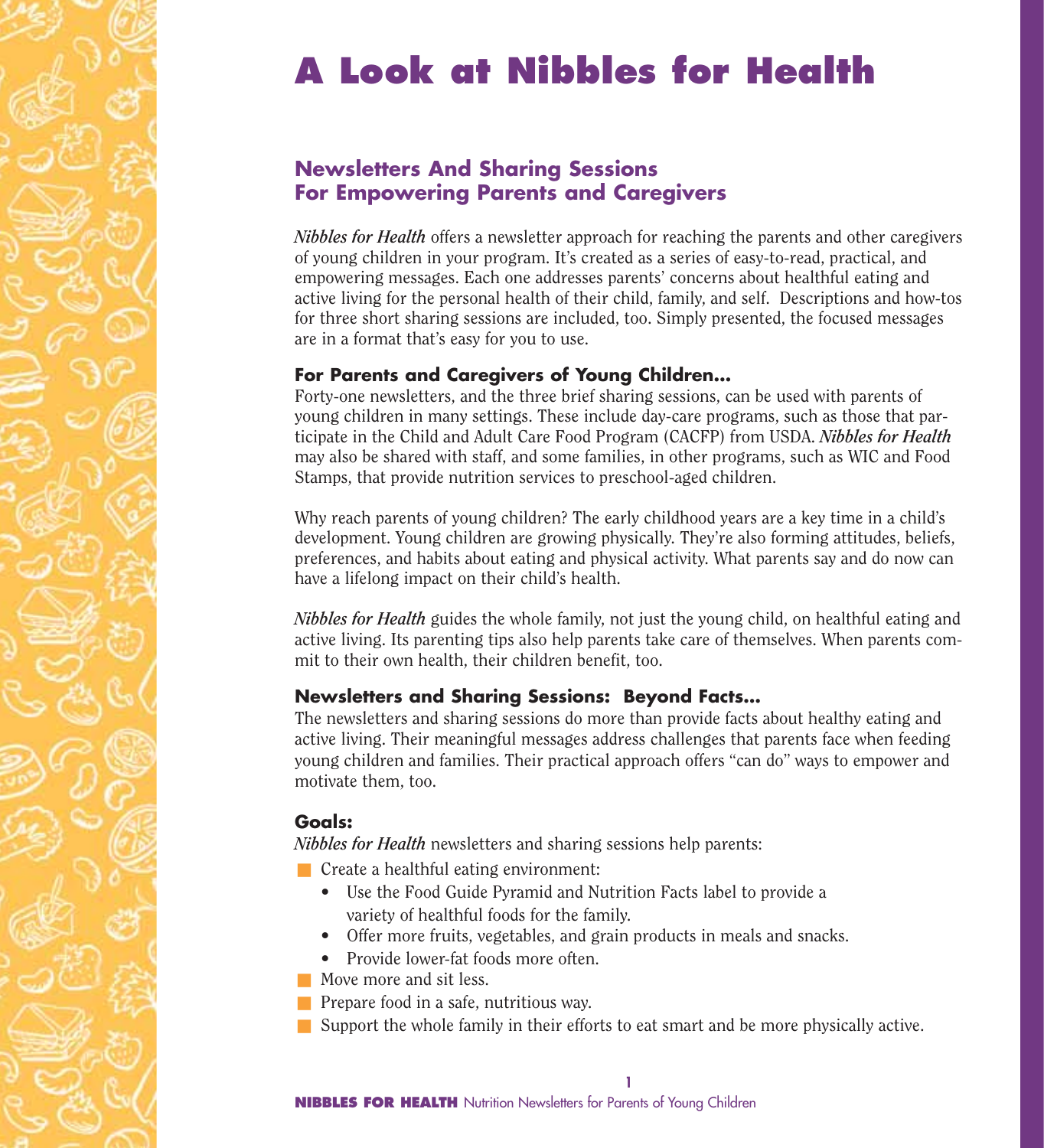# **Messages for parents are…**

*Simple, quick, and practical*—Each newsletter is filled with easy-to-use parenting advice, solutions for child feeding, and ideas for active lifestyles that fit busy, often hectic, family life.

*Informative—*Besides dealing with everyday child-feeding concerns, the newsletters alert parents to potential health problems. They also offer ways to reduce the likelihood of developing heart disease, overweight, obesity, diabetes, and other health problems later in life.

*Personal—Nibbles for Health* talks to parents in a positive, warm, and personal way. The newsletters are full of "you-and-me" messages that show how their own self-care helps promote their child's health.

*Individualized—*The newsletters recognize that children and their families are unique and special. Parents can adapt specific ideas and strategies to fit their own situation.

*Supportive—Nibbles for Health* reassures parents and acknowledges that they already do many things right.

*Skill building—*The newsletters build skills in feeding children, and the sharing sessions provide practice with tools to help both the child and the family eat smart and be more physically active.

*Developmentally appropriate—*Newsletter topics connect child nutrition with other developmental issues that parents face: building self-esteem, dealing with growing independence, parenting siblings, playing safely, and monitoring growth.

*Empowering—*Parents don't always realize how powerful they are in helping their children learn habits for lifelong health. The newsletters focus on parental responsibility and "can-do" strategies to help them.

For a quick view of the issues, outcomes, and empowerment messages addressed in the newsletters and sharing sessions, refer to "Overview of the Educational Content" on page 31.



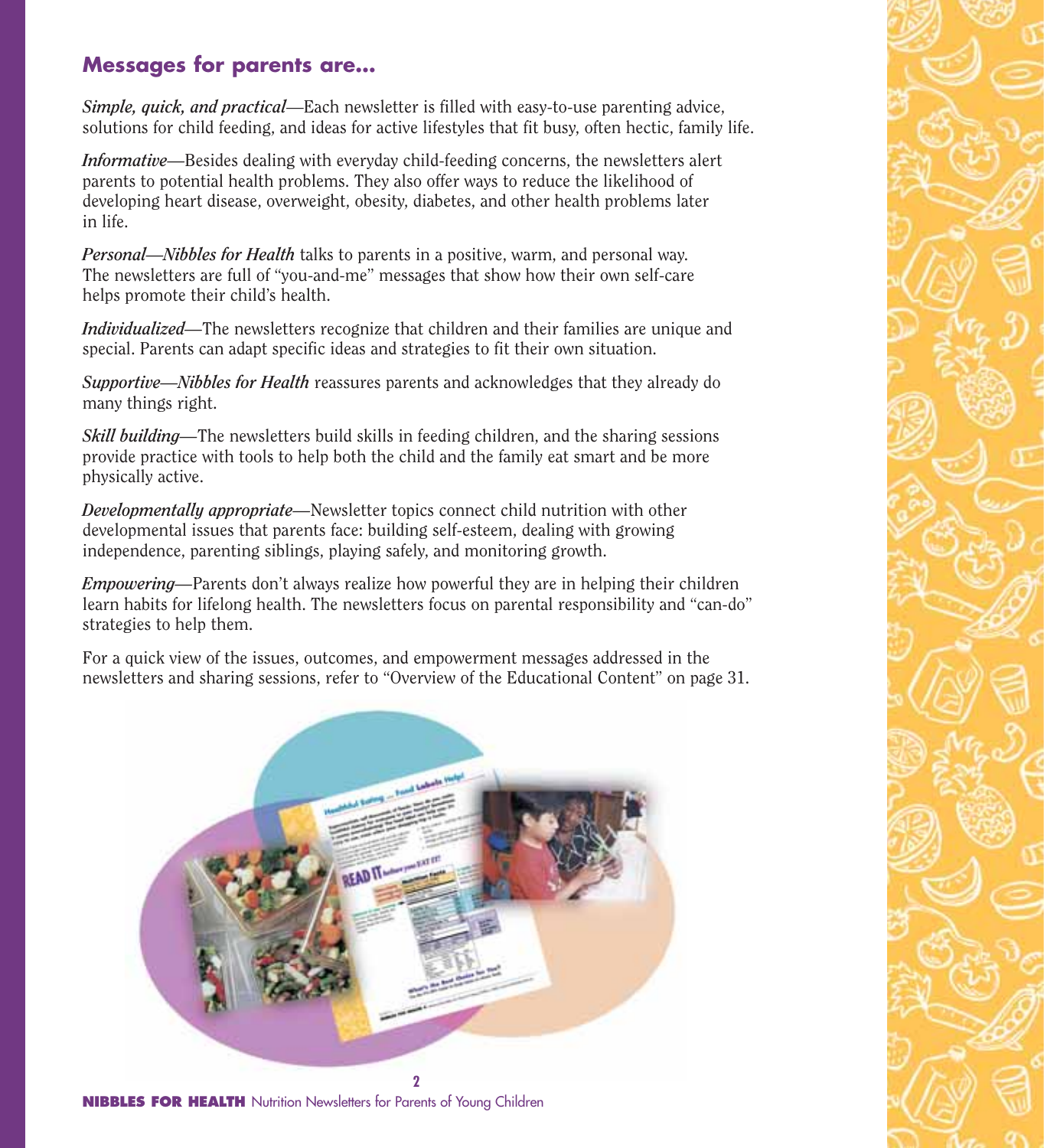# **The Value of Nutrition and Physical Activity For Young Children**

*The newsletters in Nibbles for Health provide brief additional information that builds on the following concepts*.

# **Respecting individual differences…**

Each child is unique and special. Growing and developing at a different rate, trying different foods, playing in different ways, growing up with siblings or not, growing up in different families–all affect a child's character and development. Children thrive when parents nurture and respect their child's individual differences, enjoying all that's special about each child. Even children in the same family are different, and they each need individual time with caring adults.

*Several newsletters address food and nutrition issues that apply to some, but not all, children including vegetarian diets, food allergies, lactose intolerance, weight problems, and the need for nutrient supplements*.

# **Encouraging a child to make healthful food choices…**

The preschool years are a time when children learn to eat and enjoy a variety of foods. Most children need to try a food several times before they decide if they like it. In pleasant surroundings, with patient, supportive parents, young children eventually learn to enjoy most foods. It is important that young children get the same respect as adults for their food preferences. Learning to be a good eater means knowing when hunger has been satisfied. By paying attention to their bodies, children learn to eat the right amount without overeating. A child naturally knows how much to eat, unless urged to eat more. It's up to children to choose *how much to eat from what is offered*. It's up to adults to decide *what foods* to offer children and *when*.

*Nibbles for Health provides guidance for helping children make sound food choices with tips on trying new foods, handling choosy eaters, respecting a child's appetite, and teaching good eating habits.*

## **Being a good role model for children…**

Children develop their attitudes, beliefs, and eating habits from other people: parents, childcare providers, older siblings, and other caregivers. Children are eager to please, curious, alert, and anxious to grow up, and they often want to imitate what adults and older siblings do. Intentional or not, role modeling is a powerful tool for helping children learn about healthful eating and active living.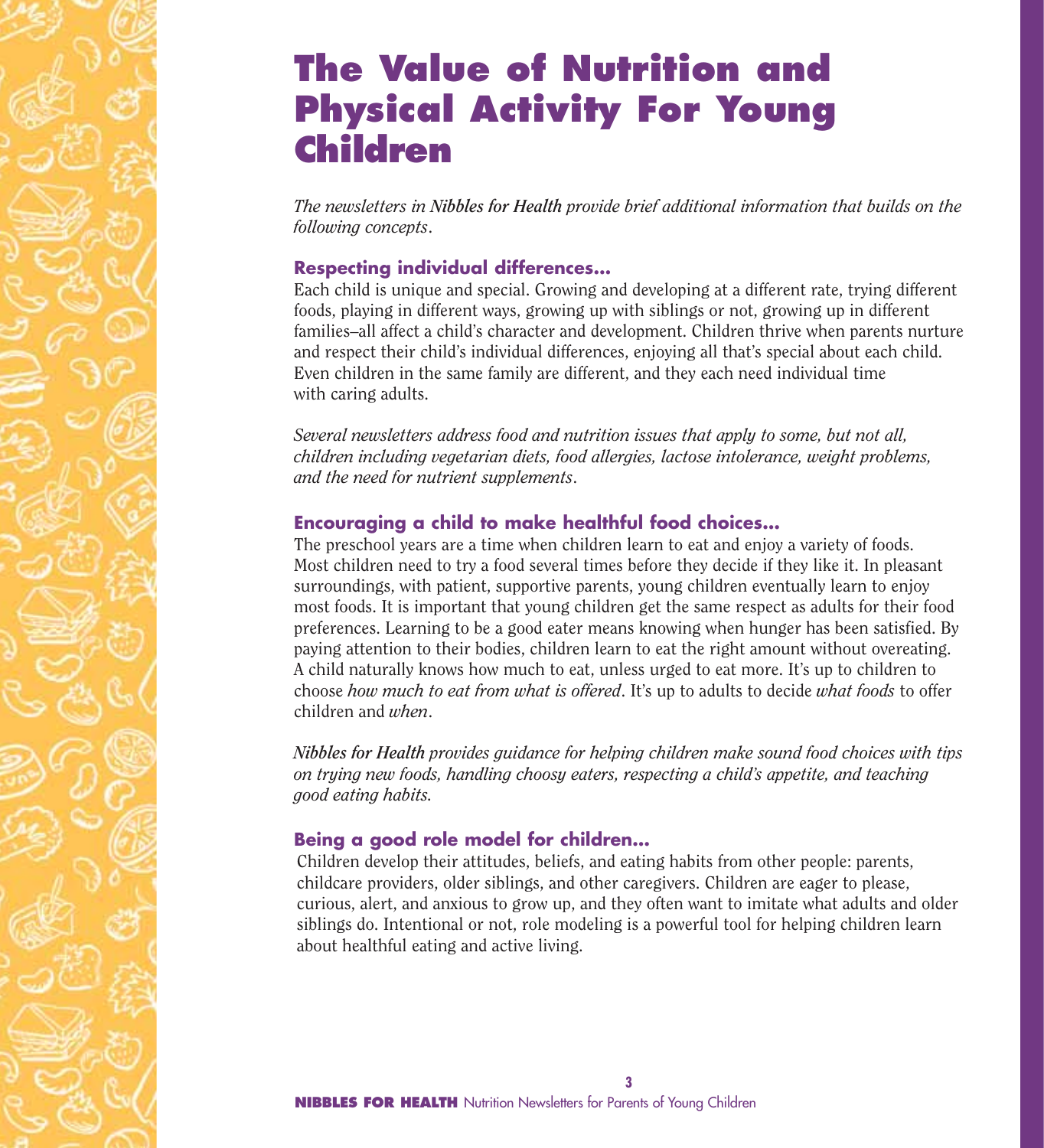*Nibbles for Health supports parents as they strive to be good role models in their food and lifestyle choices.*

# **Helping a child grow and develop…**

During the preschool years, young children grow at an amazing rate physically, emotionally, socially, and intellectually. Healthful eating, in addition to an environment that supports their social, mental, and emotional growth, is essential in this process. Preschool children need fewer calories but the same variety of foods that older children and adults require. The Food Guide Pyramid can suggest meal and snack choices for young children. These easy strategies can help encourage children to eat enough fruits, vegetables, and whole-grain foods, as well as foods rich in iron and calcium. This is also the best time to help children choose to eat more low-fat and lean foods. Using these strategies for smart eating, parents can help their child lower the chances of heart disease, overweight, diabetes, and other chronic health problems later in life.

Smaller portions are more appropriate for preschool children than adult-sized portions, which can overwhelm smaller stomachs. A child's growth rate slows somewhat during the preschool years, and urging a child to eat too much can lead to weight-related problems.

*Nibbles for Health advises parents on the amount and variety of foods that young children and families need for energy, growth, and good health.*

# **Exploring a child's world of food…**

Hands-on experiences with food help children explore and enjoy a variety of foods. Helping in the kitchen or garden promotes independence, helps build self-esteem, develops motor and mental skills, and offers a chance for parents and children to spend time together.

*Nibbles for Health offers fun and safe ways for parents and children to cook and garden together.*

# **Enjoying the chance for active play…**

Active play is the work of childhood. At least 60 minutes of physical activity on most days helps children in many ways. Vigorous exercise helps develop motor skills, increases strength and endurance, relieves stress, and promotes learning, self-assurance, and good health. Physical activity also helps children develop habits that decrease the chances of becoming overweight. Parents and other caregivers need to include physical activity, including safe play, as a regular part of their family life. Playing together also nurtures family relationships.

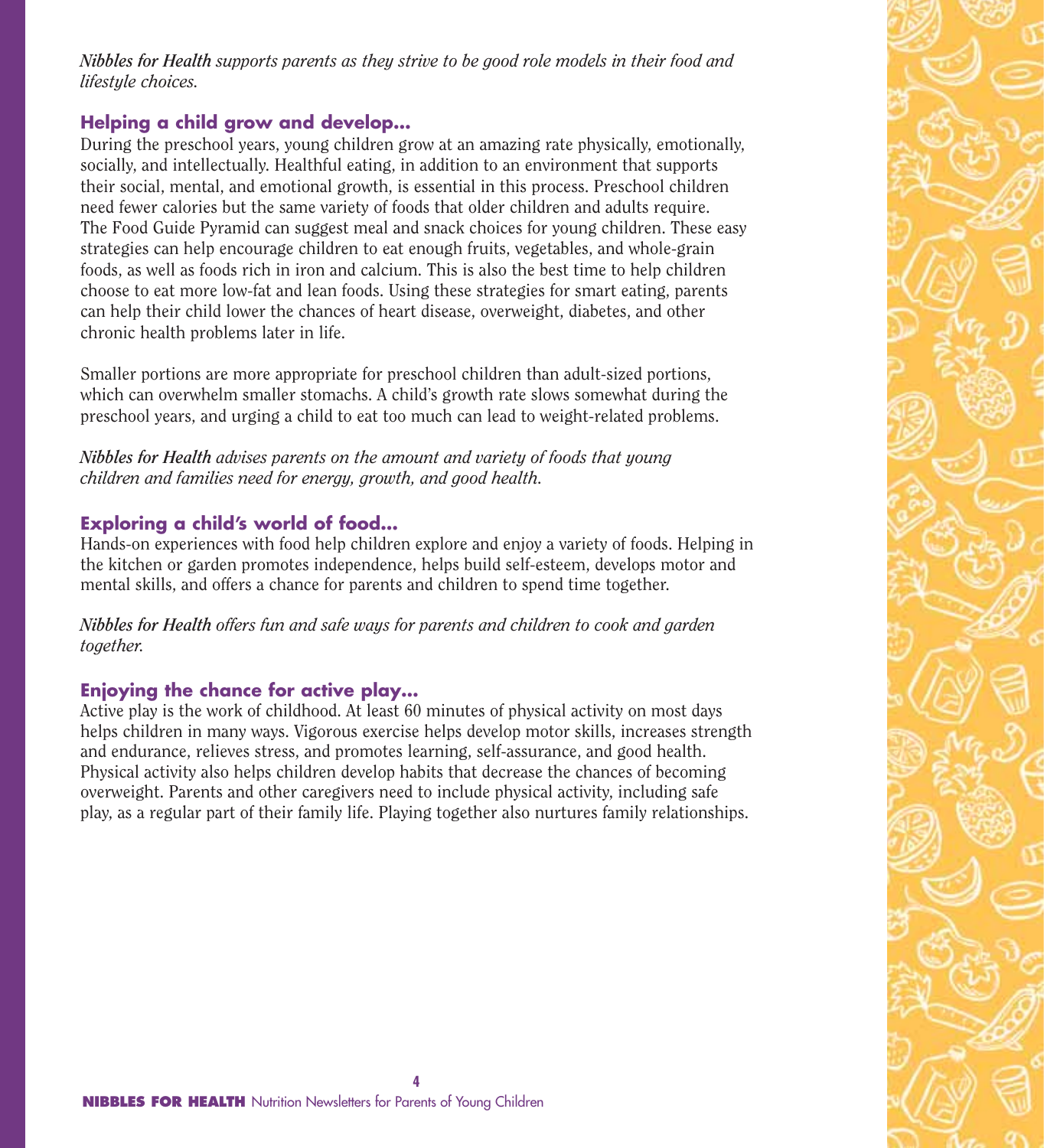# **Communication Tools for Staff and Parents**

### **Parent Newsletters**

*Nibbles for Health* educates parents about healthful eating and lifestyle issues focused on feeding young children and families. In this guide, you'll find:

- 41 newsletters ready for duplication
- Key messages: summary statements from each newsletter\* \*See the summary on page 32.

### **Sharing Sessions**

The short interactive sharing sessions can be used with small groups of parents or in one-on-one discussions. In this guide, you'll find:

- Three outlines and handouts for sharing sessions, ready and easy to present
- Key messages: summary statements from each sharing session\* \*See the summary on page 42.

#### **Posters**

Three colorful posters to be used with the sharing sessions are included. They are designed to help encourage parents and other caregivers make smart family food choices and find ways to create a setting for healthful eating and active living:

- **READ IT before you EAT IT!** shows caregivers how to use the Nutrition Facts label on food containers.
- **Move It!** encourages people to move more and sit less.
- **What size is your serving?** helps adults know whether they are eating enough or too much.

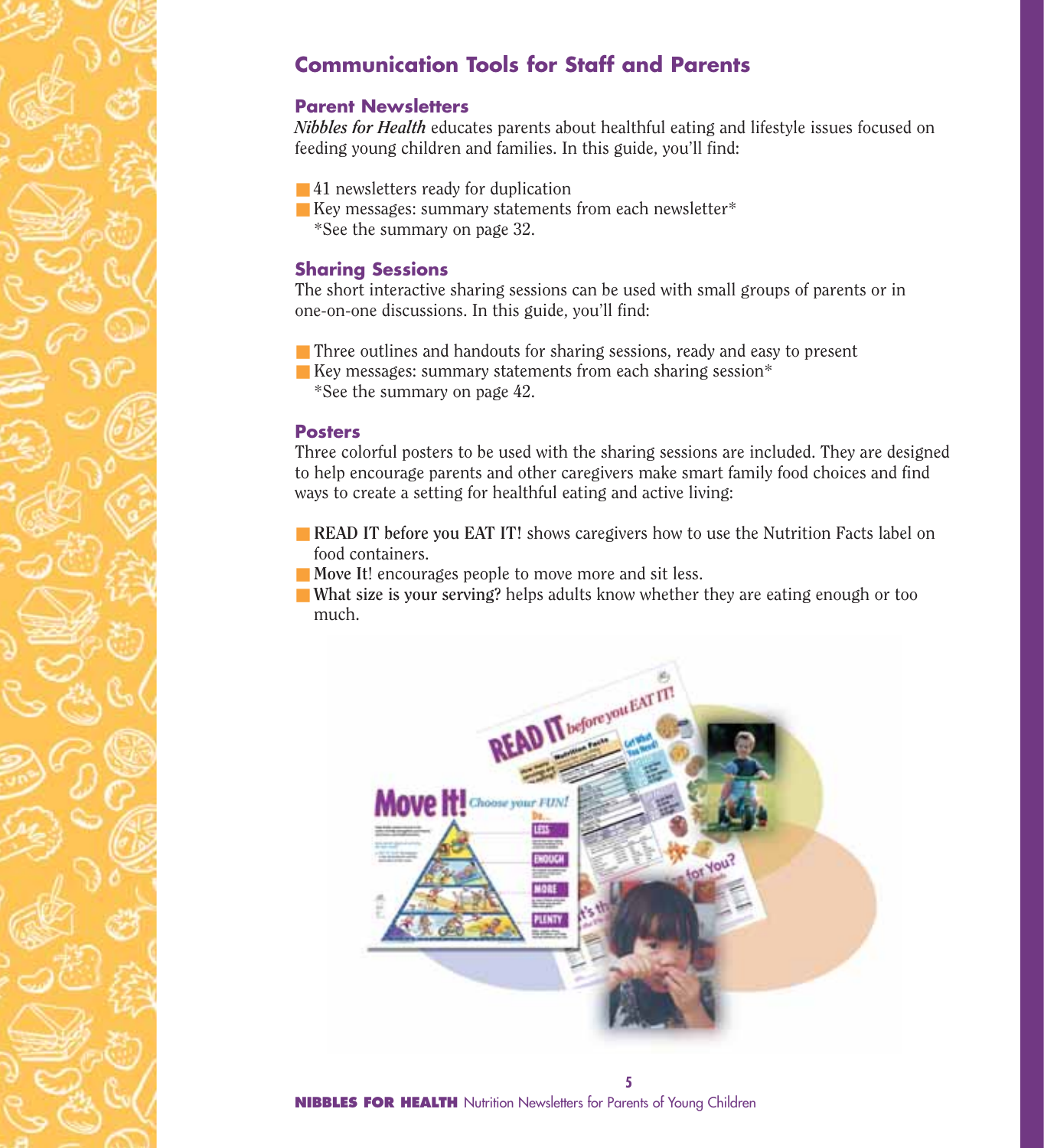# **How To Use the Newsletters**

The *Nibbles for Health* newsletters are presented in a ready-to-copy format to be used to match your center or program needs.

### ■ *Distribute the Nibbles for Health newsletters on a routine basis as an ongoing source of parent education.*

- ✔ **Copy and provide** the newsletters as a weekly or bi-monthly source of information. Put copies of the newsletters in a pick-up box in the area where parents pick up their children.
- ✔ **Use different colored paper** every time you make black and white copies.
- ✔ **Display one of the posters and provide related newsletters** for parents to take home and read.
- ✔ **Encourage parents to read** the newsletters and keep them handy. They might display them on their refrigerator as quick reminders, or collect them as a set to be used as a reference.

### ■ *Additional Uses:*

- ✔ **Include** *Nibbles for Health* **topics in parent newsletters**, sponsored by your center or program.
- ✔ **Share the newsletters with parents who express concerns** about how to deal with feeding and behavior problems.
- ✔ **Put your organization's name on the newsletters,** and use them as part of your promotional efforts. A space at the bottom has been provided for this purpose. Parents often want to see examples of the extra benefits you provide as an indication of high quality childcare standards.
- ✔ **Print them on the backs of menus** for meals and snacks served to young children, as part of the Child and Adult Care Food Program (CACFP).
- ✔ **Distribute copies at events** at your childcare center or at community health fairs and similar events.
- ✔ **Attach the newsletters to press releases** on child feeding, and send them to local newspapers.
- ✔ **Make copies available in group meetings or counseling sessions** with parents and caregivers.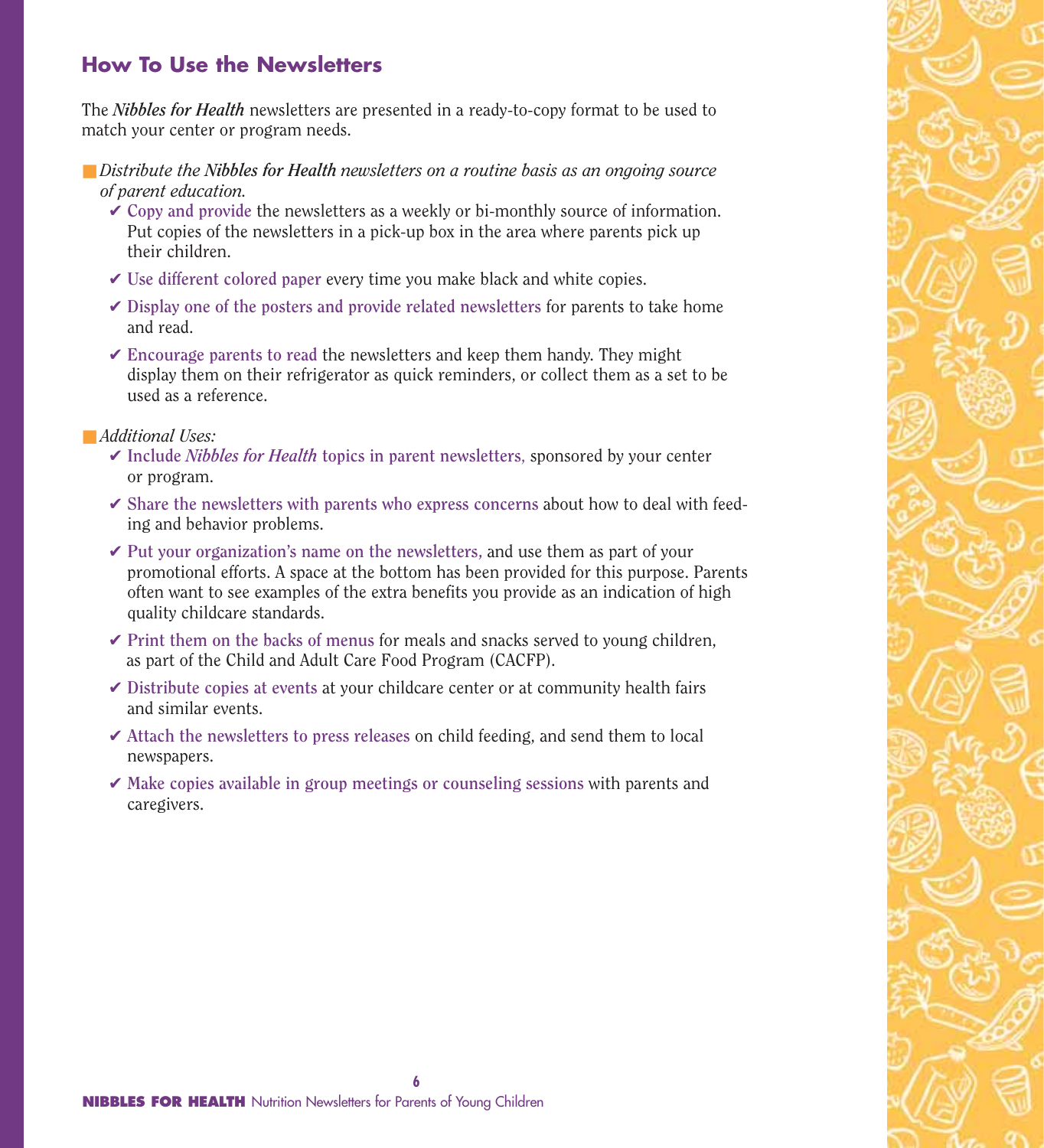- *Remember to localize or personalize the messages*. Most newsletters have places where local or personalized information can be inserted.
	- ✔ **Write in local information** before you duplicate four of the newsletters:
		- No. 10 "Family Food Shopping: Spend Less, Get More"—add phone numbers for your community food assistance offices.
		- No. 5 "Childcare: What Will My Child Eat?"—things to know about your childcare center.
		- No. 34 "Grow a Family Garden"—add your County Extension Office phone number. No. 40 "Getting Nutrition Advice for Your Family"—sources for nutrition advice in your community
	- ✔ **Encourage parents to jot down their personal ideas** on how to eat smart and be more physically active. Urge them to add the ideas of their children and other family members.
	- ✔ **Encourage parents to analyze what they're doing already and to commit to small steps** they might take to make improvements.
- *Make a plan to promote the empowerment messages of the 41 newsletters.* Because each newsletter can stand alone, you can use them in any order and distribute only those that match your program goals and budget.



to Daily Velus (1) In the amount of a not way in one serving compared to dietary recommendations.

|                 | de le stato |  |  |
|-----------------|-------------|--|--|
| Total Civility) |             |  |  |
|                 | $\sim$      |  |  |

# What's the Best Choice for You?

**What's the Best**<br>Use the 5%-20% Guide to Daily Values to choose foods.

Procedule Busy Bee child care Center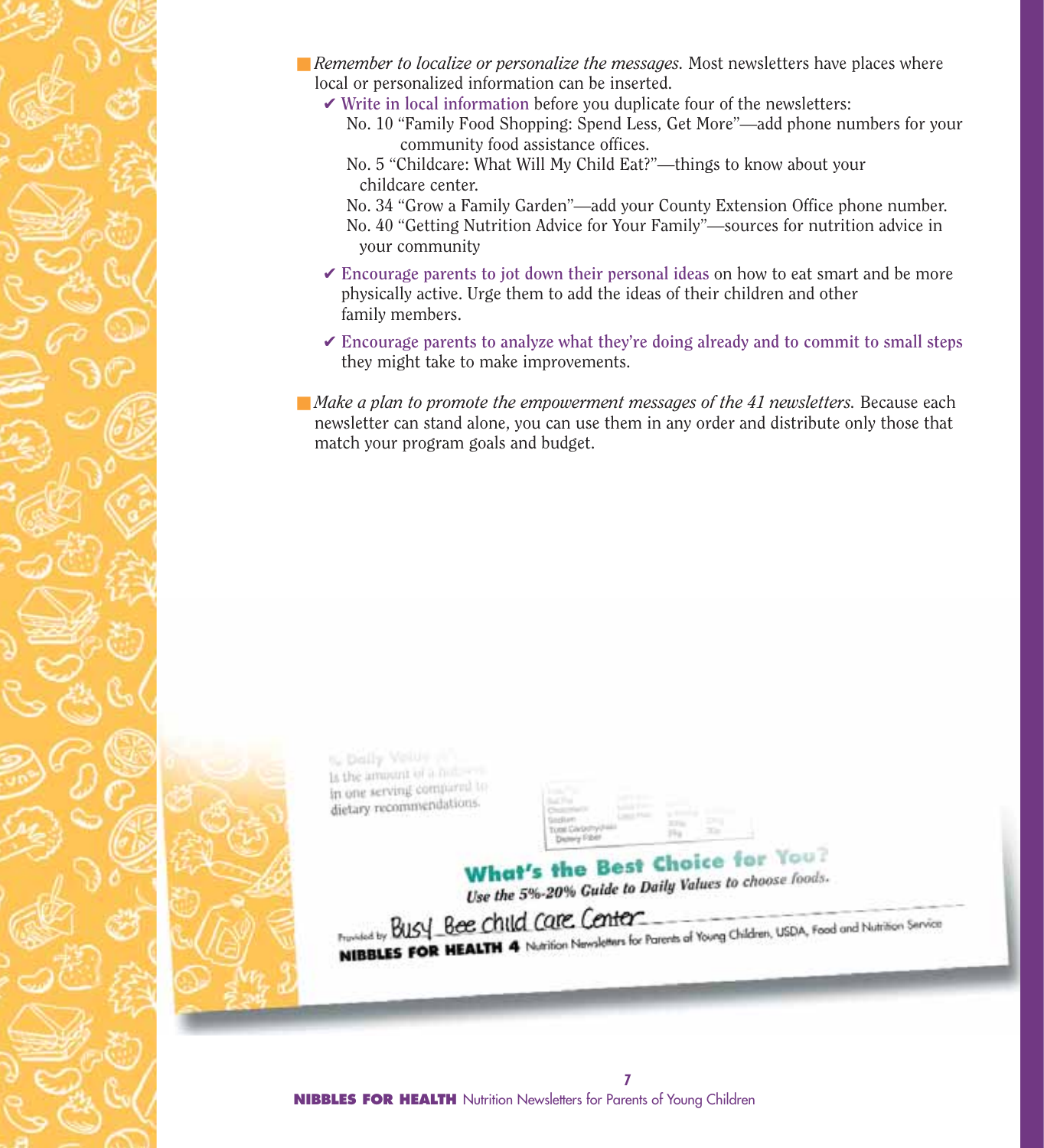# **How To Use the Sharing Sessions and Posters**

The three posters along with the three outlines for sharing sessions are presented to help parents and other caregivers develop specific skills. Each outline reinforces key messages:

"**Food Labels: A Tool for Making Food Choices**" "**Active Living: How to Get Families Moving**"

"**Pyramid Servings: How Much? How Many?**"

The sharing sessions focus on a single topic and take only about 20 minutes or so to present. They also take a minimum amount of your time to plan and prepare.

- *Consider the opportunities for holding a sharing session.* 
	- ✔ **Set up a table or booth** at your parent nights and open houses.
	- ✔ **Set up a table in the foyer** for parents who may have time to linger and talk with you.
	- ✔ **Arrange an exhibit** at community health fairs. The personal touch will attract interest for your exhibit and your program and show that you care about parents and families, as well as children.
	- ✔ **Sponsor sharing sessions** in locations where parents gather: This could include the local library, community health center, or religious center. March, Nutrition Month, is a good time. Also ask your County Extension Agent to sponsor a sharing session.

■ *Plan sharing sessions when you know you have 20 minutes or more to spend with a few parents and caregivers.*

- ✔ **Move the posters to different places** in your center where they will attract interest and attention.
- ✔ **Create interesting displays** around the posters**.**

**"READ IT before you EAT IT"** poster: Hang labels from food packages, making sure the Nutrition Facts are visible. Invite parents to bring in labels from their family foods.

**"Move It"** poster: Hang magazine pictures or photos of children and families doing fun, active things. Take photos of the families and children in your center, or ask parents to share their photos from home.

**"What Size is Your Serving?"** poster: Display the objects from the poster (milk carton, computer mouse, baseball, etc.) along with photos from magazines of a variety of foods.

- ✔ **Use posters in community displays** to promote your program.
- ✔ **Keep a stack of mini-posters nearby for parents to take**. The black-and-white masters for the posters are in the poster folder. Duplicate them.

**8**